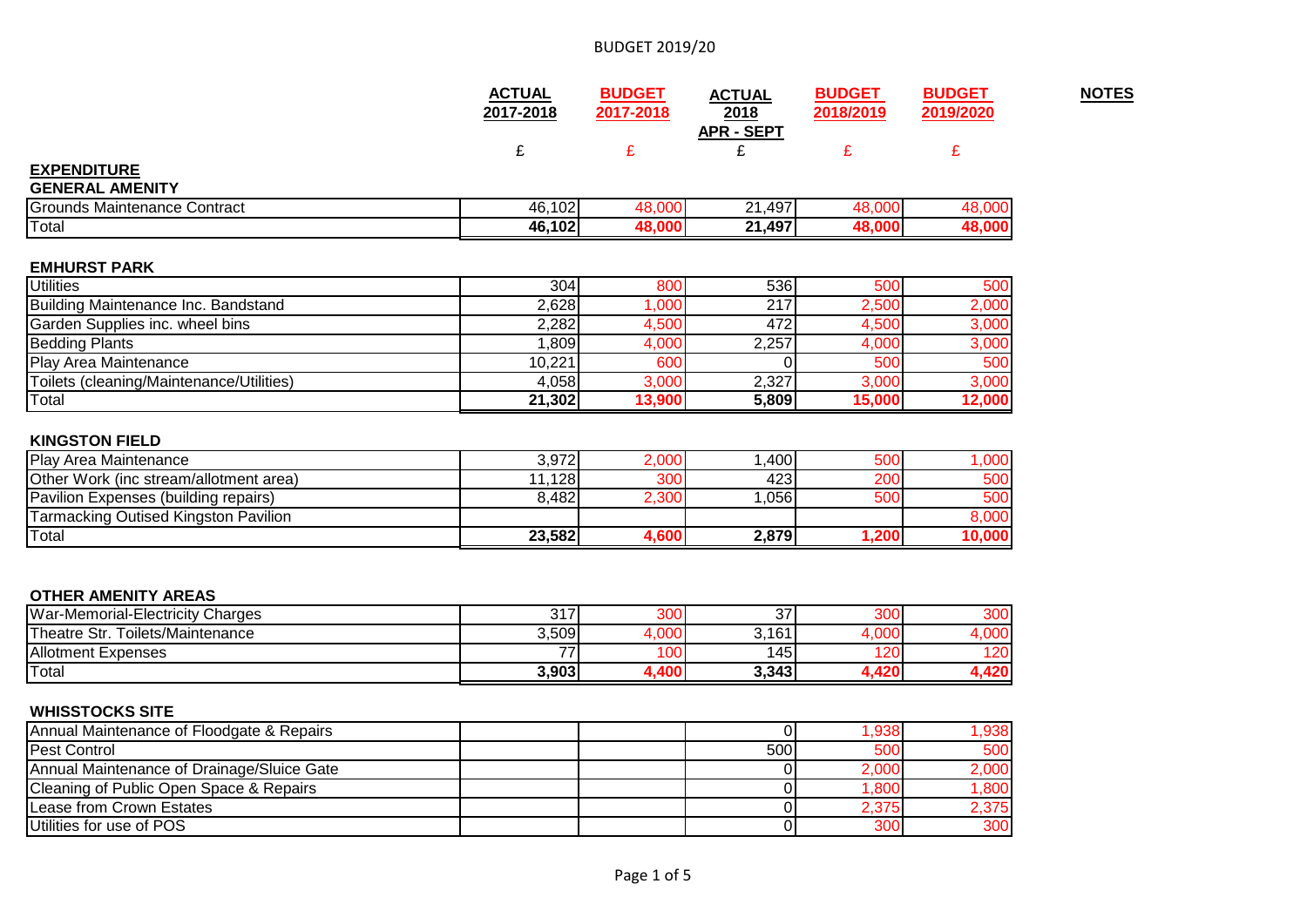|                                                 | <b>ACTUAL</b> | <b>BUDGET</b> | <b>ACTUAL</b>             | <b>BUDGET</b> | <b>BUDGET</b> | <b>NOTES</b> |
|-------------------------------------------------|---------------|---------------|---------------------------|---------------|---------------|--------------|
|                                                 | 2017-2018     | 2017-2018     | 2018<br><b>APR - SEPT</b> | 2018/2019     | 2019/2020     |              |
|                                                 |               |               |                           |               |               |              |
| Whisstocks from Crown Estate                    |               |               |                           | 2.375         |               |              |
| Whisstocks (other) Exp (Legal and Professional) |               |               | 11,805                    |               | 8,000         |              |
| Total                                           |               |               | 12,305                    | 11,288        | 16,913        |              |

### **SHIRE HALL**

| Rates                                        |        | 850    |       | 800    | 800    |
|----------------------------------------------|--------|--------|-------|--------|--------|
| <b>Utilities</b>                             | 2,041  | 3,500  | 1,347 | 3,500  | 3,500  |
| Repairs/Maintenance (day to day)             | 7,852  | 3,500  | 1,284 | 5,000  | 5,000  |
| New Chairs for Shire Hall                    |        |        |       |        | 2,000  |
| Refurbishment of Shire Hall Kitchen          |        |        |       |        | 3,500  |
| Refurbishment of Shire Hall Toilet           |        |        |       |        | 1,500  |
| Repairs/Maintenance (day to day) UPPER FLOOR | 4,142  |        | 424   | 1,000  | 1,000  |
| Telephone, including Internet lines/Mobiles  | 2,544  | 3,000  | 999   | 3,000  | 3,000  |
| Cleaning                                     | 2,099  | 1,700  | ,132  | 2,000  | 2,000  |
| Xmas trees - putting up/taking down          |        | ,300   |       | 1,300  | 3,000  |
| Total                                        | 18,678 | 13,850 | 5,186 | 16,600 | 25,300 |

### **ORGANISATION**

| Salaries (+ On-costs)                         | 131,221 | 125,843 | 61,110 | 127,102 | 134,676        |
|-----------------------------------------------|---------|---------|--------|---------|----------------|
| Mayors Expenses                               | 1,619   | 1,500   | 3,723  | 1,500   | 1,500          |
| Mayors Receptions/Civic Tea                   | 1,119   | 2,000   | 1,378  | 2,000   | 2,000          |
| Deputy Mayors Expenses                        | 28      | 100     |        | 50      | 50             |
| Hospitality (other at SH)                     | 526     | 300     | 9      | 150     | 150            |
| <b>Staff Vacancy Advertising</b>              |         |         | 470    |         | $\overline{0}$ |
| <b>Stationery &amp; Printing</b>              | 1,766   | ,400    | 818    | 1,400   | 1,400          |
| Computer Maintenance Contract                 | 4,318   | 3,500   | 6,404  | 3,500   | 3,500          |
| Training (Staff)                              | 1,336   | 1,250   | 1,479  | 1,800   | 2,000          |
| Training (Councillors) + Expenses             | 300     | 1,000   | 319    | 1,500   | 1,500          |
| <b>Photocopier Costs</b>                      | 1,426   | ,300    | 825    | 1,300   | 1,300          |
| Mayors printing, photocopying & postage costs |         | 200     | 66     | 150     | 150            |
| Newsletter                                    |         |         |        |         | 1,000          |
| Postage (General)                             | 175     | 300     | 297    | 250     | 200            |
| <b>Wedding Expenses (Caretaker/Adverts)</b>   | 1,857   | 000,    | 1,051  | 1,000   | 1,500          |
| Legionella Inspections                        | 5,272   | 3,500   | 2,164  | 4,000   | 4,000          |
| Handyman Contract                             | 366     | 6,000   | 176    | 6,000   | $\overline{0}$ |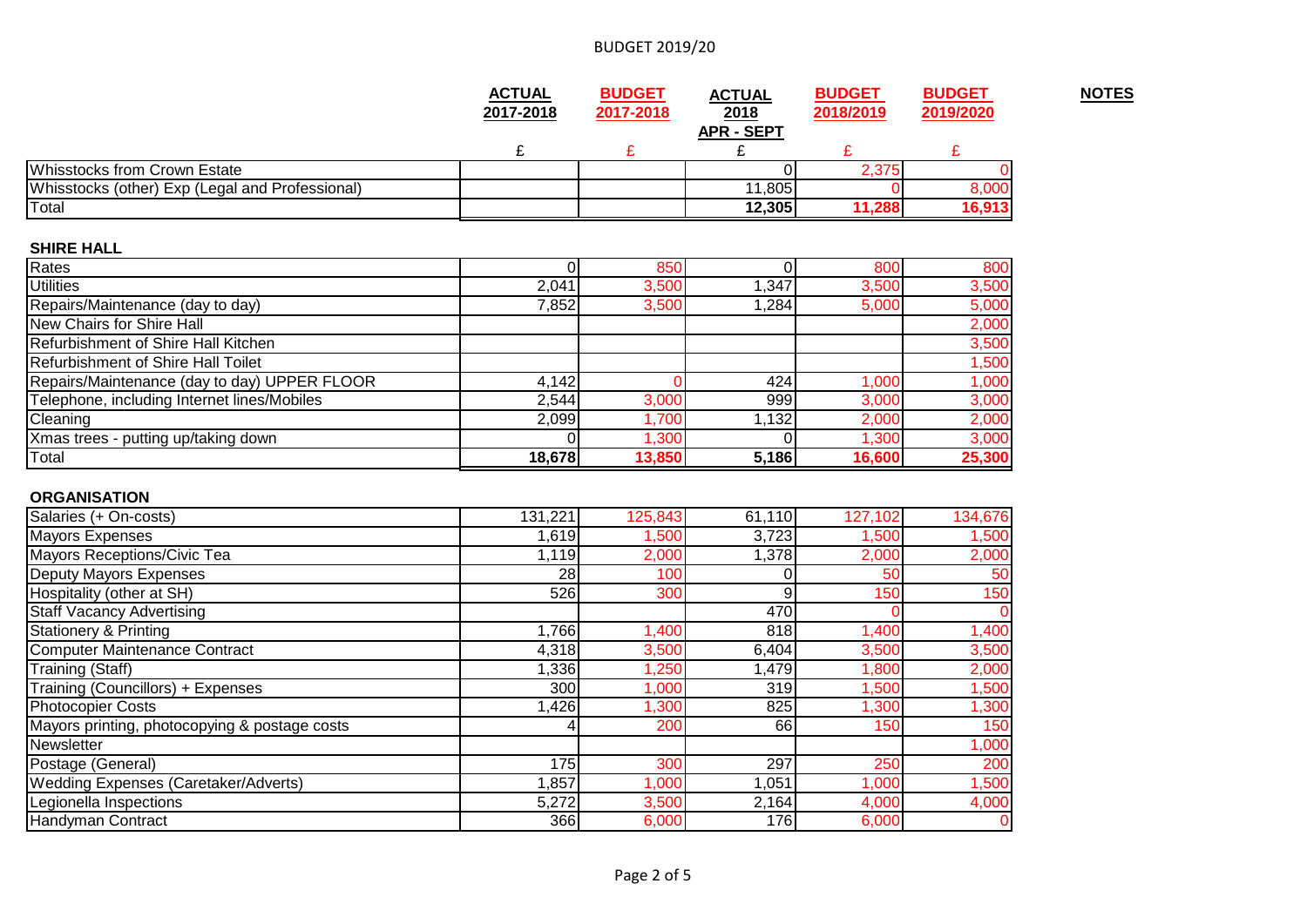|                                                   | <b>ACTUAL</b> | <b>BUDGET</b> | <b>ACTUAL</b>     | <b>BUDGET</b> | <b>BUDGET</b> | <b>NOTES</b> |
|---------------------------------------------------|---------------|---------------|-------------------|---------------|---------------|--------------|
|                                                   | 2017-2018     | 2017-2018     | 2018              | 2018/2019     | 2019/2020     |              |
|                                                   |               |               | <b>APR - SEPT</b> |               |               |              |
|                                                   | £             | £             | £                 | £             | £             |              |
| Bi-Annual Wedding Licence/Stat. Notice            | 0             | 1,000         | $\Omega$          | 1,000         | 2,000         |              |
| Petty Cash                                        | 409           | 1,000         | 152               | 800           | 700           |              |
| Miscellaneous Admin Exp                           |               |               | 1,009             |               |               |              |
| <b>Tide Mill Building Exp</b>                     |               |               | 200               |               |               |              |
| Museum Building Exp                               |               |               | $\overline{23}$   |               |               |              |
| Art Club Property Exp                             |               |               | 200               |               | 200           |              |
| Elections                                         | $\Omega$      |               | 1,823             |               | 9,500         |              |
| Total                                             | 151,742       | 151,193       | 83,696            | 153,502       | 167,326       |              |
|                                                   |               |               |                   |               |               |              |
| <b>COMMITTEE EXPENDITURE</b>                      |               |               |                   |               |               |              |
| Amenities                                         |               |               | 186               | 5,000         | 11,000        |              |
| Planning                                          |               |               | 0                 | 3,000         | 1,000         |              |
| Highways                                          |               |               | $\bf{0}$          | 1,000         | 500           |              |
| Total                                             |               |               | 186               | 9,000         | 12,500        |              |
| PARTNERSHIP AND COMMUNITY WELLBEING               |               |               |                   |               |               |              |
| <b>Grants Scheme</b>                              | 11,723        | 12,000        | 11,745            | 10,000        | 12,000        |              |
| Regatta Insurance                                 | 470           | 500           | 479               | 500           | 500           |              |
| <b>Tide Mill Grant</b>                            | 6,741         | 6,000         | 7,500             | 6,000         | 6,000         |              |
| Play Area Inspections                             | ,785          | 2,300         | 910               | 2,000         | 2,000         |              |
| Remembrance Day Expenditure                       | 352           | 500           | 0                 | 500           | 1,000         |              |
| Int & Cap Repay on £300,000 PWLB Loan over 30 yrs |               |               | 0                 | 11,600        |               |              |
| Woodbridge Business on Show/Woodbridge on Show    |               |               | $\Omega$          | 3,000         | 3,000         |              |
| <b>Crown Estates Rent</b>                         |               |               | 232               |               | 2,350         |              |
| Army Parade Expenses                              | ſ             | 400           | 454               | 400           |               |              |
| Tide Mill Quay Exp                                |               |               |                   |               |               |              |
| Total                                             | 21,071        | 21,300        | 20,866            | 33,600        | 26,850        |              |

#### **FEES & CHARGES**

| .                               |        |        |        |        |        |
|---------------------------------|--------|--------|--------|--------|--------|
| <b>Bank Charges</b>             | 633    | 650    | 394    | 650    | 650I   |
| <b>Ilnsurance Costs</b>         | 10,376 | 14,500 | 13,103 | 17.000 | 18,000 |
| Audit & Accountancy Charges     | 2,244  | ,500   | 155 I  | ,500   | ,500   |
| Other Subs (inc. SALC)          | 3,134  | 2,500  | 1,451  | 3,000  | 3,000  |
| Internal Auditor Charges (SALC) | 488    | ,200   | 130l   | ,200   | ,200   |
| Legal Fees                      | 7,901  | 7,500  |        | 5.000  | 5,000  |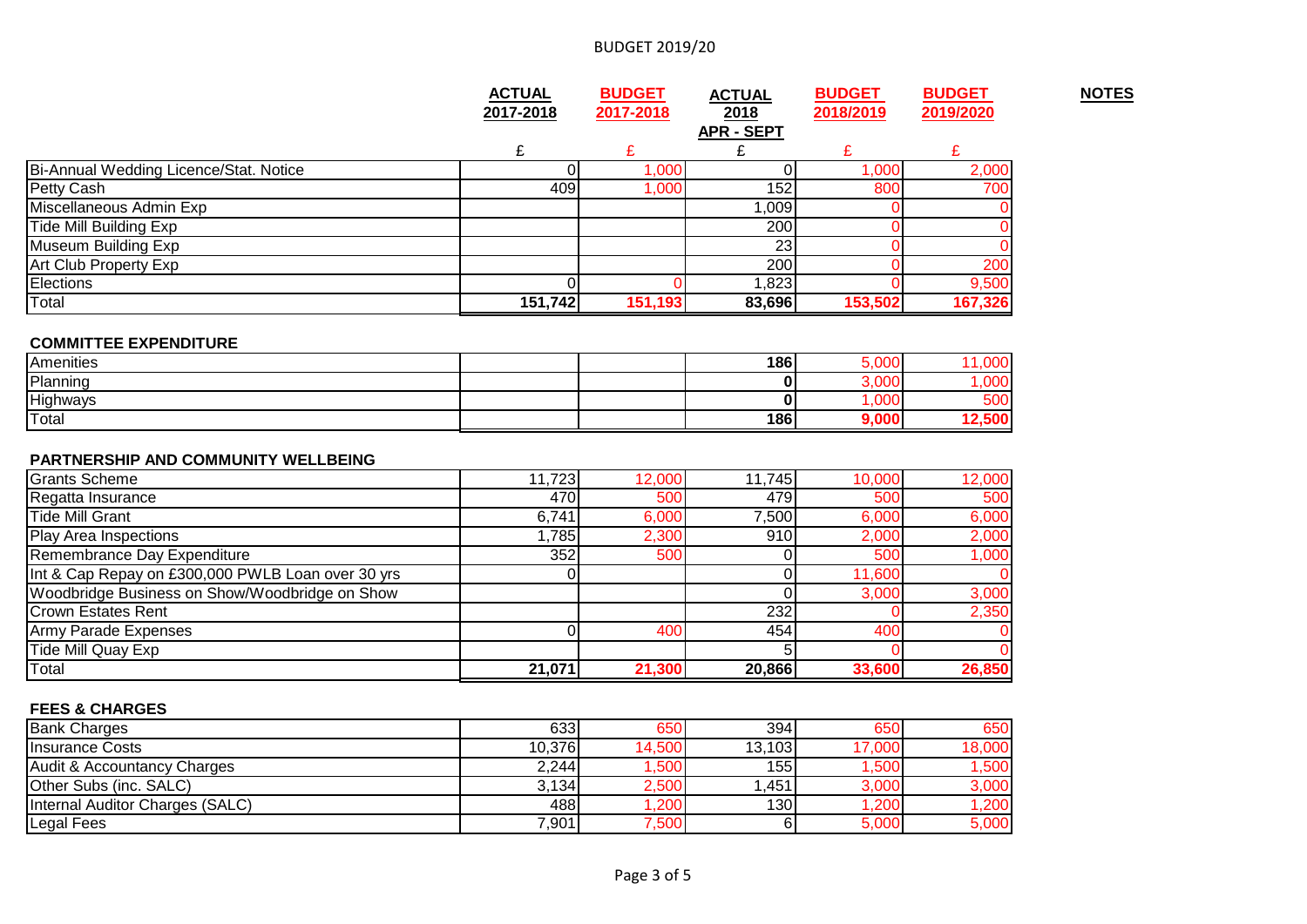| <b>APR - SEPT</b><br>£<br>£<br>£<br>£<br>£<br>24,776<br>27,850<br>15,239<br>28,350<br>285,093<br>171,006<br>311,156<br>320,960<br><b>INCOME</b><br>3,451<br>$\Omega$<br>793<br>$\Omega$<br>2,416<br>$\Omega$<br>$\Omega$<br>6,660<br>Hire of Kingston Field & other Income (inc Bootcamps)<br>840<br>200<br>501<br>1,000<br><b>Hire of Elmhurst Park</b><br>1,221<br>1,500<br>1,500<br>450<br>1,189<br>Market Rents (from Stallholders)<br>4,674<br>8,000<br>3,584<br>5,000<br>Hire of Shire Hall (Grd. Floor) & Market Square<br>2,500<br>2,820<br>2,755<br>2,500<br>Hire of Whisstocks Waterfront POS<br>5,000<br>400<br>356<br>300<br>10,268<br>10,000<br>8,538<br>10,000<br>3,911<br>1,500<br>775<br>1,500<br>8,515<br>6,800<br>4,037<br>6,800<br>10,652<br>2,964<br>5,000<br>5,000<br>1,500<br>1,500<br>1,500<br>1,500<br>502<br>500<br>500<br>0<br>28<br>4,148<br>3,500<br>4,000<br>214<br>214<br>214<br>214<br>76<br>100<br>100<br>$\Omega$<br>2,050<br>2,175<br>2,050<br>2,175<br>$\overline{211}$<br>204<br>216<br>210<br>Lease for area adjacent to EP workplace/equip. store<br>500<br>U<br>816<br>Legionella Recharges (To buildings on estate)<br>11,783<br>51,263<br>43,443<br>42,045<br>46,999 |                                                         | <b>ACTUAL</b><br>2017-2018 | <b>BUDGET</b><br>2017-2018 | <b>ACTUAL</b><br>2018 | <b>BUDGET</b><br>2018/2019 | <b>BUDGET</b><br>2019/2020 |
|---------------------------------------------------------------------------------------------------------------------------------------------------------------------------------------------------------------------------------------------------------------------------------------------------------------------------------------------------------------------------------------------------------------------------------------------------------------------------------------------------------------------------------------------------------------------------------------------------------------------------------------------------------------------------------------------------------------------------------------------------------------------------------------------------------------------------------------------------------------------------------------------------------------------------------------------------------------------------------------------------------------------------------------------------------------------------------------------------------------------------------------------------------------------------------------------------------------|---------------------------------------------------------|----------------------------|----------------------------|-----------------------|----------------------------|----------------------------|
|                                                                                                                                                                                                                                                                                                                                                                                                                                                                                                                                                                                                                                                                                                                                                                                                                                                                                                                                                                                                                                                                                                                                                                                                               |                                                         |                            |                            |                       |                            |                            |
|                                                                                                                                                                                                                                                                                                                                                                                                                                                                                                                                                                                                                                                                                                                                                                                                                                                                                                                                                                                                                                                                                                                                                                                                               |                                                         |                            |                            |                       |                            |                            |
|                                                                                                                                                                                                                                                                                                                                                                                                                                                                                                                                                                                                                                                                                                                                                                                                                                                                                                                                                                                                                                                                                                                                                                                                               | Total                                                   |                            |                            |                       |                            | 29,350                     |
|                                                                                                                                                                                                                                                                                                                                                                                                                                                                                                                                                                                                                                                                                                                                                                                                                                                                                                                                                                                                                                                                                                                                                                                                               |                                                         |                            |                            |                       |                            |                            |
|                                                                                                                                                                                                                                                                                                                                                                                                                                                                                                                                                                                                                                                                                                                                                                                                                                                                                                                                                                                                                                                                                                                                                                                                               | <b>Total Expenditure</b>                                |                            |                            |                       |                            | 352,659                    |
|                                                                                                                                                                                                                                                                                                                                                                                                                                                                                                                                                                                                                                                                                                                                                                                                                                                                                                                                                                                                                                                                                                                                                                                                               |                                                         |                            |                            |                       |                            |                            |
|                                                                                                                                                                                                                                                                                                                                                                                                                                                                                                                                                                                                                                                                                                                                                                                                                                                                                                                                                                                                                                                                                                                                                                                                               |                                                         |                            |                            |                       |                            |                            |
|                                                                                                                                                                                                                                                                                                                                                                                                                                                                                                                                                                                                                                                                                                                                                                                                                                                                                                                                                                                                                                                                                                                                                                                                               | <b>Whisstocks Income</b>                                |                            |                            |                       |                            |                            |
|                                                                                                                                                                                                                                                                                                                                                                                                                                                                                                                                                                                                                                                                                                                                                                                                                                                                                                                                                                                                                                                                                                                                                                                                               | Whisstocks Development Income (Service Charge Recovery) |                            |                            |                       |                            | 7,000                      |
|                                                                                                                                                                                                                                                                                                                                                                                                                                                                                                                                                                                                                                                                                                                                                                                                                                                                                                                                                                                                                                                                                                                                                                                                               | Museum Income (including insurance recharges)           |                            |                            |                       |                            | 1,150                      |
|                                                                                                                                                                                                                                                                                                                                                                                                                                                                                                                                                                                                                                                                                                                                                                                                                                                                                                                                                                                                                                                                                                                                                                                                               | WRT Income (including insurance recharges)              |                            |                            |                       |                            | 2,700                      |
|                                                                                                                                                                                                                                                                                                                                                                                                                                                                                                                                                                                                                                                                                                                                                                                                                                                                                                                                                                                                                                                                                                                                                                                                               | <b>Total</b>                                            |                            |                            |                       |                            | 10,850                     |
|                                                                                                                                                                                                                                                                                                                                                                                                                                                                                                                                                                                                                                                                                                                                                                                                                                                                                                                                                                                                                                                                                                                                                                                                               |                                                         |                            |                            |                       |                            |                            |
|                                                                                                                                                                                                                                                                                                                                                                                                                                                                                                                                                                                                                                                                                                                                                                                                                                                                                                                                                                                                                                                                                                                                                                                                               | <b>Other Income</b>                                     |                            |                            |                       |                            |                            |
|                                                                                                                                                                                                                                                                                                                                                                                                                                                                                                                                                                                                                                                                                                                                                                                                                                                                                                                                                                                                                                                                                                                                                                                                               |                                                         |                            |                            |                       |                            | 500                        |
|                                                                                                                                                                                                                                                                                                                                                                                                                                                                                                                                                                                                                                                                                                                                                                                                                                                                                                                                                                                                                                                                                                                                                                                                               |                                                         |                            |                            |                       |                            |                            |
|                                                                                                                                                                                                                                                                                                                                                                                                                                                                                                                                                                                                                                                                                                                                                                                                                                                                                                                                                                                                                                                                                                                                                                                                               |                                                         |                            |                            |                       |                            | 5,000                      |
|                                                                                                                                                                                                                                                                                                                                                                                                                                                                                                                                                                                                                                                                                                                                                                                                                                                                                                                                                                                                                                                                                                                                                                                                               |                                                         |                            |                            |                       |                            | 3,000                      |
|                                                                                                                                                                                                                                                                                                                                                                                                                                                                                                                                                                                                                                                                                                                                                                                                                                                                                                                                                                                                                                                                                                                                                                                                               |                                                         |                            |                            |                       |                            |                            |
|                                                                                                                                                                                                                                                                                                                                                                                                                                                                                                                                                                                                                                                                                                                                                                                                                                                                                                                                                                                                                                                                                                                                                                                                               | Income from Moorings/Tide Mill Quay                     |                            |                            |                       |                            | 300                        |
|                                                                                                                                                                                                                                                                                                                                                                                                                                                                                                                                                                                                                                                                                                                                                                                                                                                                                                                                                                                                                                                                                                                                                                                                               | <b>Wedding Rental Income</b>                            |                            |                            |                       |                            | 10,000                     |
|                                                                                                                                                                                                                                                                                                                                                                                                                                                                                                                                                                                                                                                                                                                                                                                                                                                                                                                                                                                                                                                                                                                                                                                                               | Property Rents - Art Club                               |                            |                            |                       |                            | 1,500                      |
|                                                                                                                                                                                                                                                                                                                                                                                                                                                                                                                                                                                                                                                                                                                                                                                                                                                                                                                                                                                                                                                                                                                                                                                                               | Property (& other) Rents (H&S) - Kingston Pavilion      |                            |                            |                       |                            | 6,800                      |
|                                                                                                                                                                                                                                                                                                                                                                                                                                                                                                                                                                                                                                                                                                                                                                                                                                                                                                                                                                                                                                                                                                                                                                                                               | Property Rent - 1st floor Shire Hall                    |                            |                            |                       |                            | 5,125                      |
|                                                                                                                                                                                                                                                                                                                                                                                                                                                                                                                                                                                                                                                                                                                                                                                                                                                                                                                                                                                                                                                                                                                                                                                                               | <b>Community Hall Sinkfund</b>                          |                            |                            |                       |                            | 1,500                      |
|                                                                                                                                                                                                                                                                                                                                                                                                                                                                                                                                                                                                                                                                                                                                                                                                                                                                                                                                                                                                                                                                                                                                                                                                               | <b>Allotment Rents</b>                                  |                            |                            |                       |                            | 500                        |
|                                                                                                                                                                                                                                                                                                                                                                                                                                                                                                                                                                                                                                                                                                                                                                                                                                                                                                                                                                                                                                                                                                                                                                                                               | <b>Interest from Bank Accounts</b>                      |                            |                            |                       |                            | 4,000                      |
|                                                                                                                                                                                                                                                                                                                                                                                                                                                                                                                                                                                                                                                                                                                                                                                                                                                                                                                                                                                                                                                                                                                                                                                                               | Income from Ice Cream Seller                            |                            |                            |                       |                            | 214                        |
|                                                                                                                                                                                                                                                                                                                                                                                                                                                                                                                                                                                                                                                                                                                                                                                                                                                                                                                                                                                                                                                                                                                                                                                                               | Lease on EP Kitchen Garden (Inc. Water Charges)         |                            |                            |                       |                            | 75                         |
|                                                                                                                                                                                                                                                                                                                                                                                                                                                                                                                                                                                                                                                                                                                                                                                                                                                                                                                                                                                                                                                                                                                                                                                                               | <b>Tennis Court Income</b>                              |                            |                            |                       |                            | 2,050                      |
|                                                                                                                                                                                                                                                                                                                                                                                                                                                                                                                                                                                                                                                                                                                                                                                                                                                                                                                                                                                                                                                                                                                                                                                                               | Theatre Street Wayleave (for the Galley Restaurant)     |                            |                            |                       |                            | 220                        |
|                                                                                                                                                                                                                                                                                                                                                                                                                                                                                                                                                                                                                                                                                                                                                                                                                                                                                                                                                                                                                                                                                                                                                                                                               |                                                         |                            |                            |                       |                            | 500                        |
|                                                                                                                                                                                                                                                                                                                                                                                                                                                                                                                                                                                                                                                                                                                                                                                                                                                                                                                                                                                                                                                                                                                                                                                                               |                                                         |                            |                            |                       |                            | 1,600                      |
|                                                                                                                                                                                                                                                                                                                                                                                                                                                                                                                                                                                                                                                                                                                                                                                                                                                                                                                                                                                                                                                                                                                                                                                                               | CIL Income                                              |                            |                            |                       |                            |                            |
|                                                                                                                                                                                                                                                                                                                                                                                                                                                                                                                                                                                                                                                                                                                                                                                                                                                                                                                                                                                                                                                                                                                                                                                                               | Total                                                   |                            |                            |                       |                            | 44,384                     |